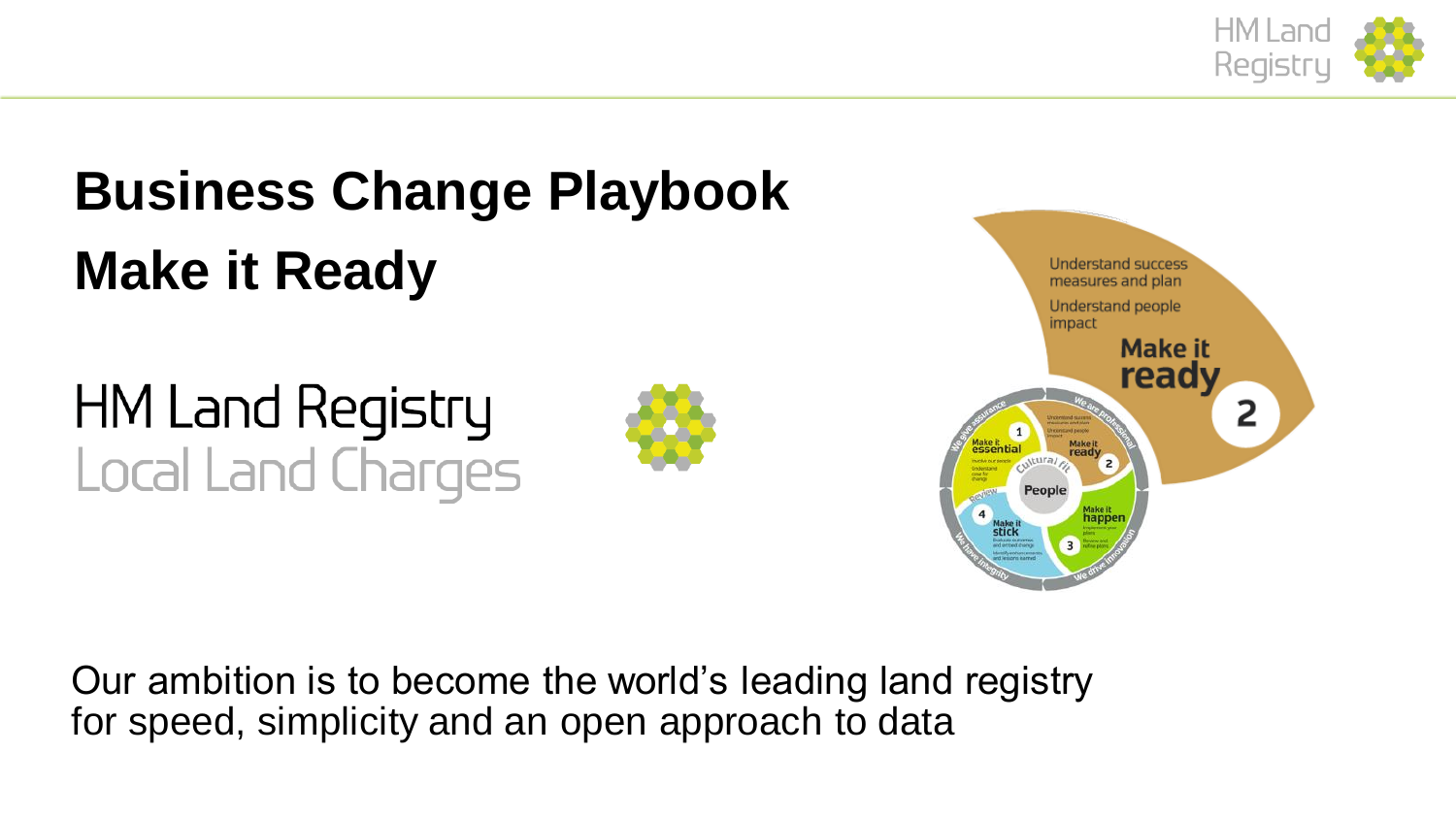## **Contents**



- 1. Information to support your business case
- 2. Service Assessment template
- 3. Mapping your current data sources
- 4. How to approach scanning your data
- 5. How to approach extracting your electronic and digital data
- 6. [How the Data Analysis Dashboard tool works](#page-11-0)
- 7. [How to approach Positional Accuracy Issues \(PAI\) in your data](#page-7-0)
- 8. Extent of change analysis tool
- 9. [Migration readiness assessment tool](#page-6-0)
- 10. Terms of collaboration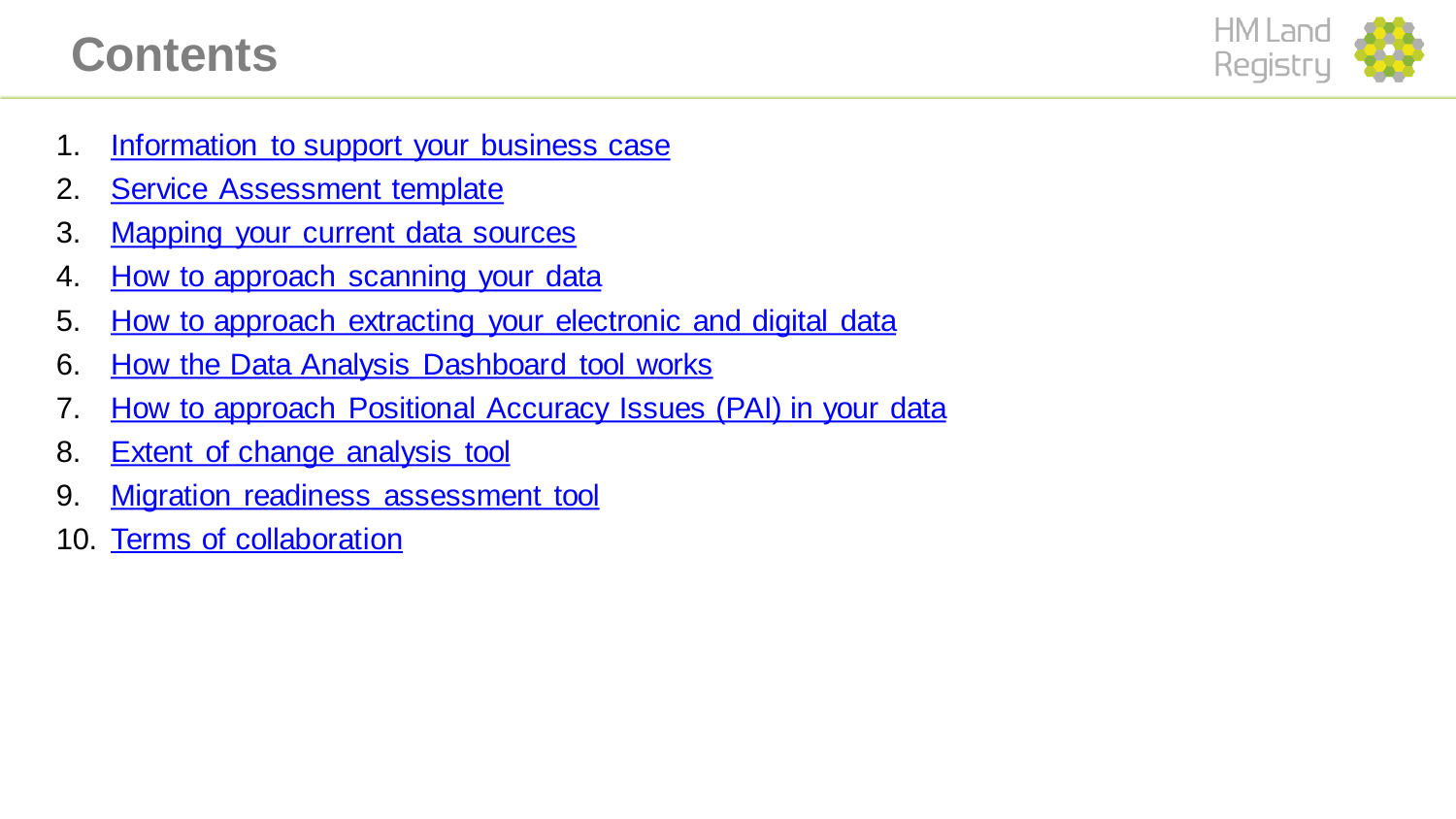## <span id="page-2-0"></span>**Information to support your Business Case**



### **Purpose and content Best practice <b>Benefits Benefits**



This document provides key information about the benefits to local authorities who work with the Local Land Charge Programme. This information will be useful if you need to develop a formal business case for sign off within your organisation.



Adapt the information to fit in with your internal business case to your unique circumstances where needed and take this to relevant authority in your organisation as soon as possible - this will ensure that they are supportive of the initiative and you have a green light to proceed with readiness activity and delivery planning.

- Key document that provides a detailed view of the benefits of migrating for local authorities.
- The document can be used as the basis for, and to articulate, the identification of benefits and business value that ultimately the organisation could realise in the long term.

Link to [Information to Support Your Business Case](https://landregistry.github.io/local-land-charges/files/Migration/Getting your service ready/Information to support your business case.pdf) document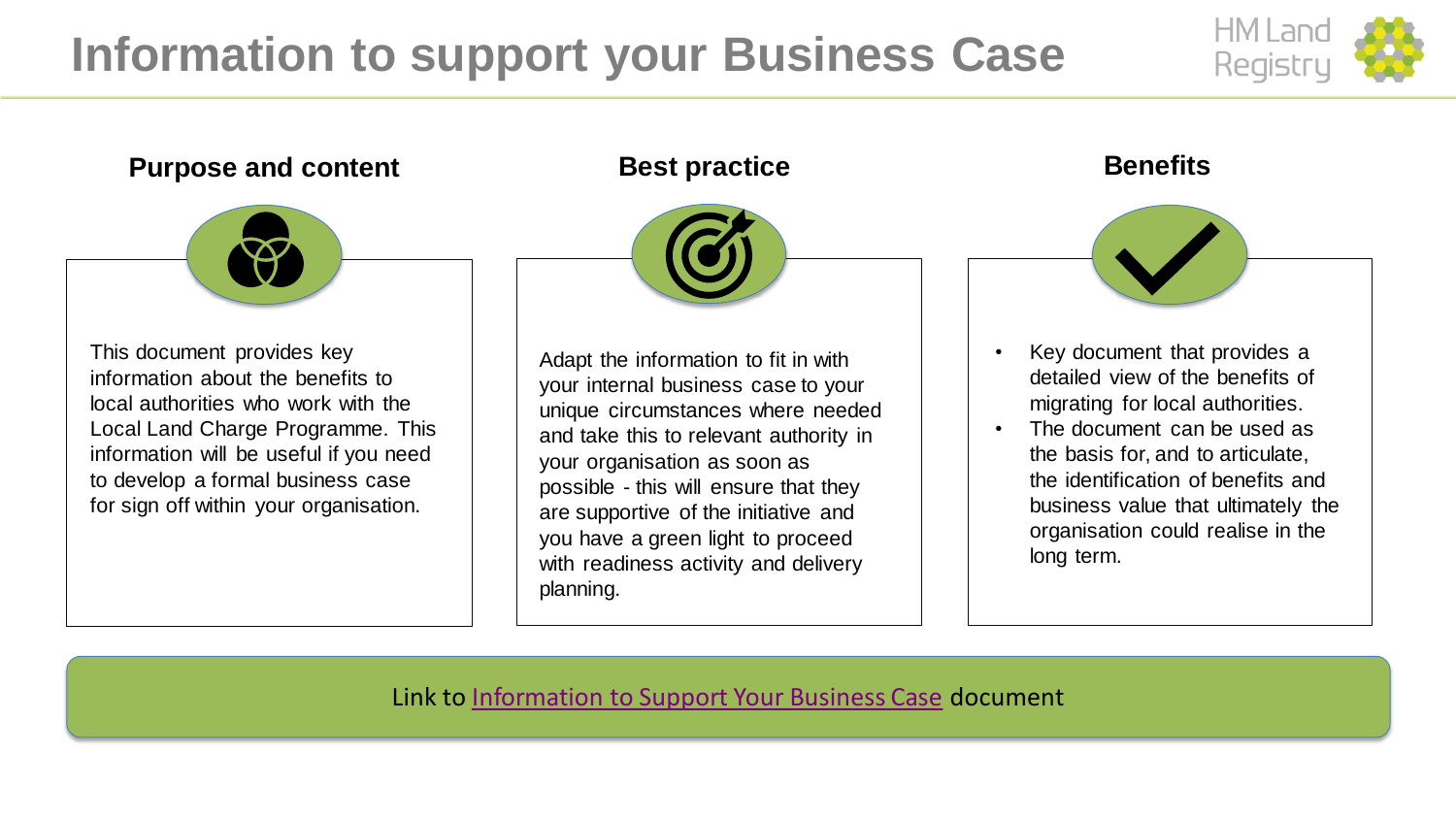## **Service Assessment**



### **Purpose and content Best practice <b>Benefits Benefits**



A document to identify key contacts, local land charges volumes, and data formats and sources within the local authority.

The service assessment document enables HM Land Registry to get a better understanding of the volume and type of data that a local authority holds and helps determine the support a local authority may need during migration.



Completing the service assessment should be done in collaboration with other departments in the local authority that have a role in creating or processing local land charges. The completed service assessment should be returned to the HM Land Registry Delivery Manager that a local authority is working with.

- HM Land Registry have early understanding of the size and scale of the data that a local authority holds
- Paper scanning and digitisation requirements can be identified and planned for early on
- Any dependencies on incumbent suppliers are identified and engagement with them can be planned for

Link to [Service Assessment](https://landregistry.github.io/local-land-charges/files/Migration/Getting your service ready/Service assessment template.xlsx) template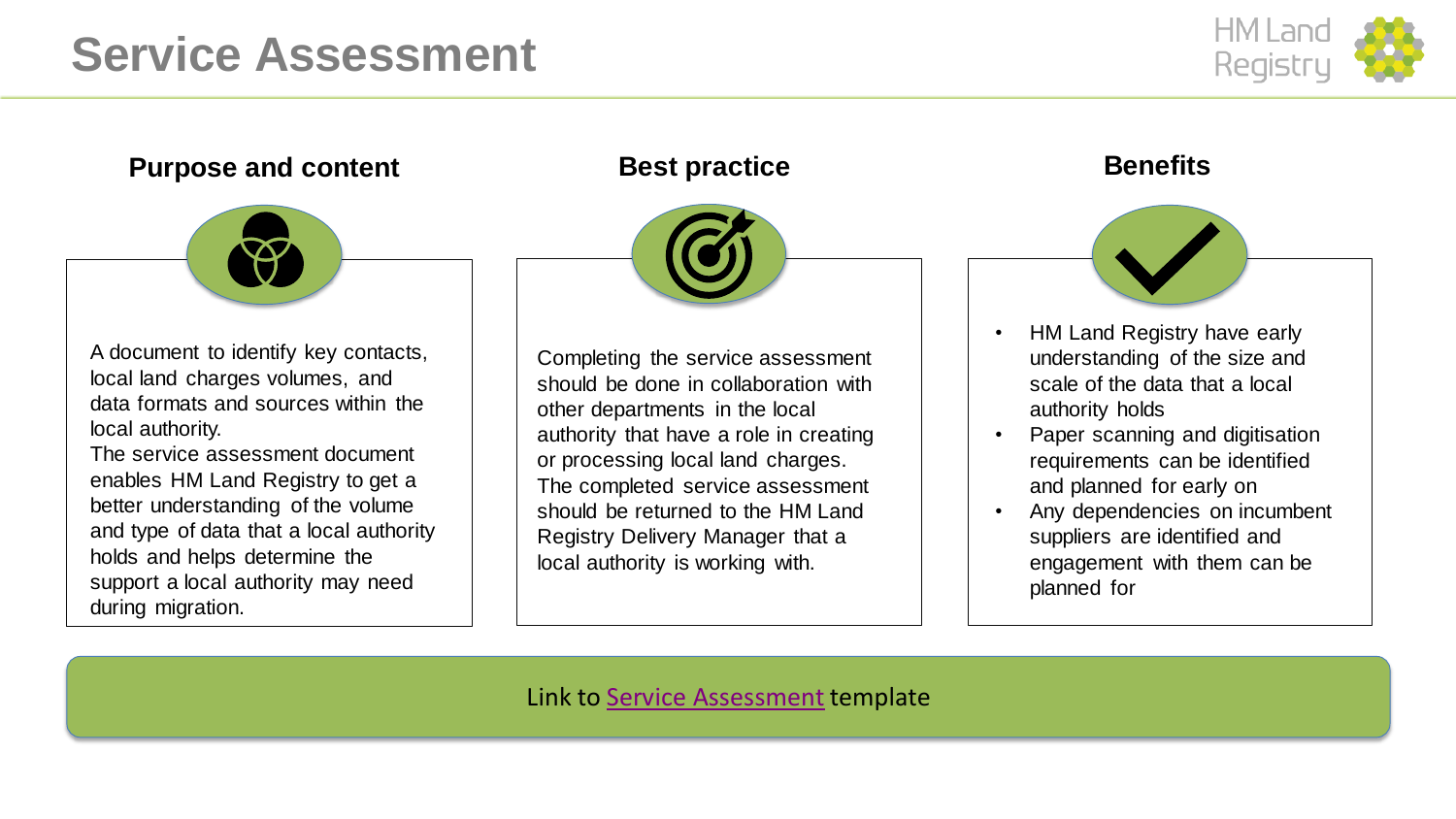## <span id="page-4-0"></span>**Mapping your current data sources**



### **Purpose and content Best practice <b>Benefits Benefits**



Current 'As Is' processes are mapped out and all data sources used during the search process are identified and scoped into migration timelines.

By identifying all data sources, a complete dataset can be worked with from the beginning of migration activity, helping keep delivery schedules on track.



End to end mapping workshop to be held with all key personnel involved in processing a Local Land Charges search, to include:

- How customers request searches
- Data sources used to process requests (digital and paper)
- Key departments, in addition to LLC team, that play a role in the search process

- All relevant data sources are identified and work to include them in the digital register is scoped and planned for within the delivery plans
- Timescales are kept on track as unidentified datasets are not discovered late in the migration process
- Size and scale of work to get data ready for migration is understood early on

Link to **Data Source Mapping template**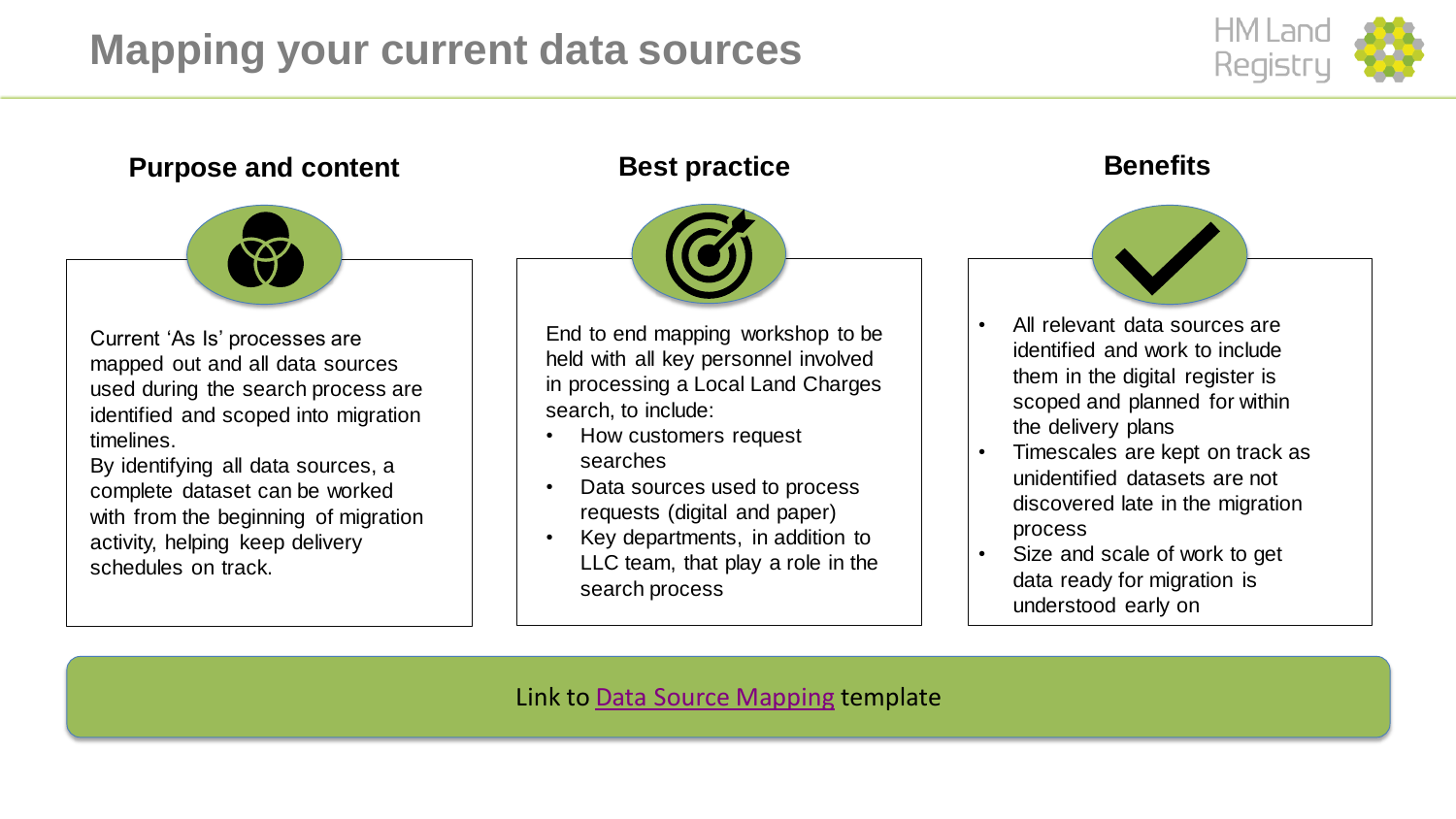## <span id="page-5-0"></span>**How to approach scanning your data**



### **Purpose and content Best practice <b>Benefits Benefits**



To provide an overview of what a local authority needs to consider when planning the scanning of nondigital data, including what should be scanned, planning, resource needed and quality requirements. This content is available in the form of a written guide as well as a short video guide.



This work can be led by the local authority or undertaken with guidance and support from the HM Land Registry Delivery Manager that will be working with the local authority through their migration. Following the guidance and steps set out in the approach document and video can help the local authority undertake their scan to the required quality and format.

- A plan can be put in place for the removal of non-digital records
- Scanning activity undertaken by the local authority will be in the correct format and to the required quality for inclusion on the HM Land Registry digital register

### Link to **How to Approach Scanning Your Data** and **A video guide to scanning your data**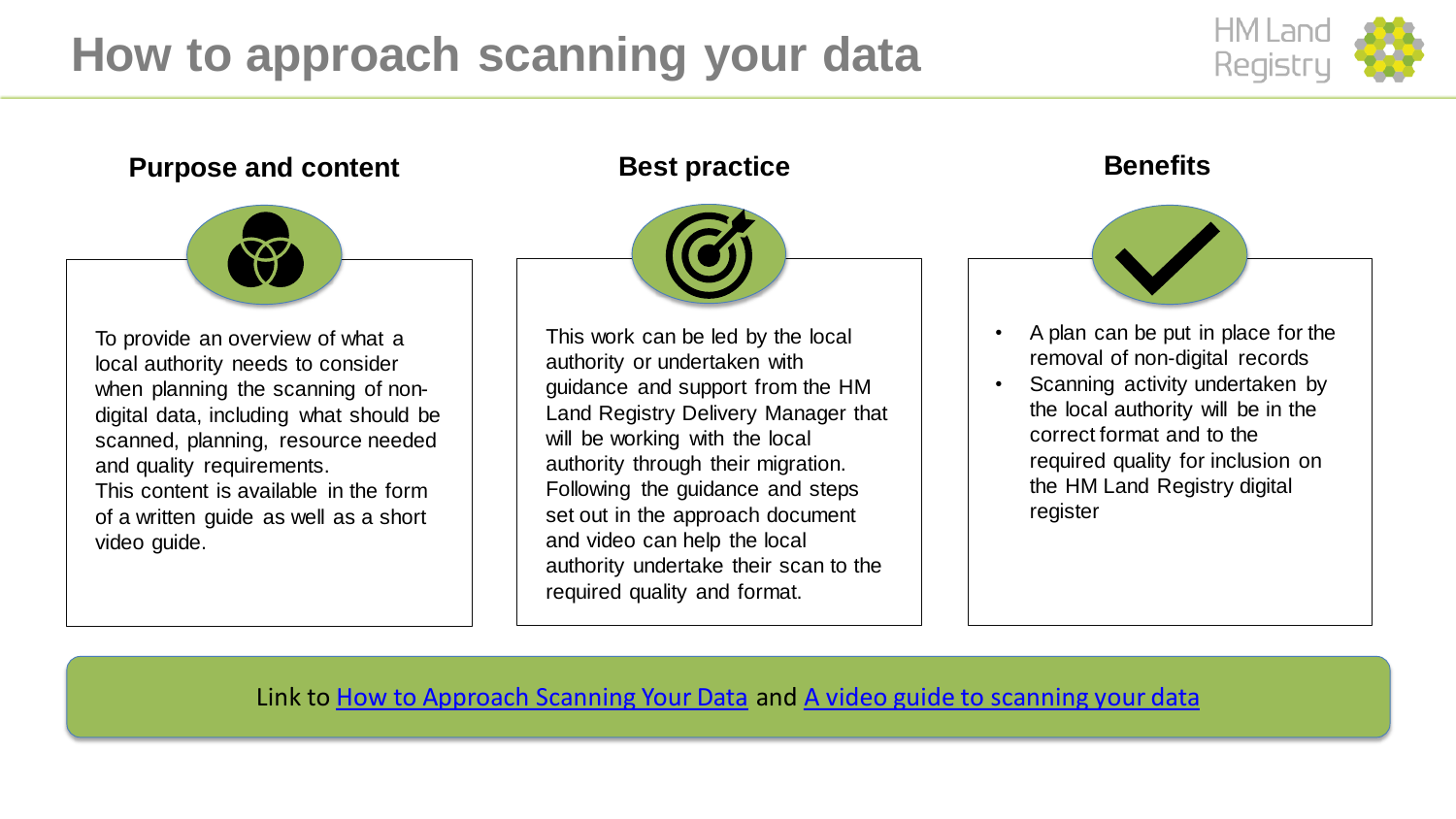## <span id="page-6-0"></span>**How to approach extracting your electronic and digital data**





Link to **How to approach extracting your electronic and digital data** and [detailed guide video](https://landregistry.github.io/local-land-charges/files/Migration/Getting your service ready/A detailed guide to extracting your electronic and digital data.mp4)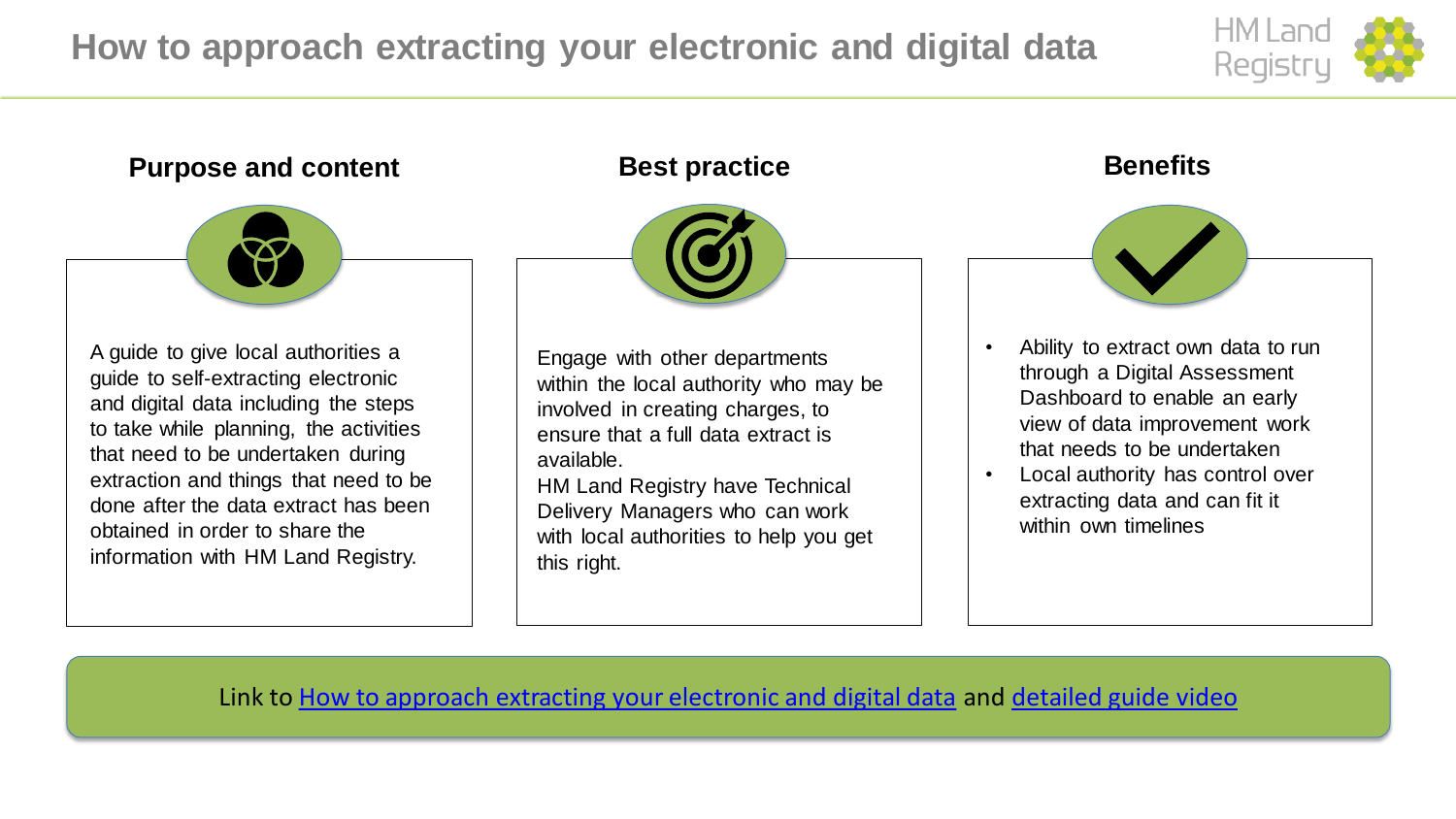## <span id="page-7-0"></span>**How to approach Positional Accuracy Issues (PAI) in your data**



### **Purpose and content Best practice <b>Benefits Benefits**



To provide a guide for what you need to do if your spatial digital data for local land charges is affected by Positional Accuracy Issues, which arise when the plotted extent does not follow features on the underlying map when it should. The guide covers how HM Land Registry can help and how you can use the Migration Helper tool to resolves issues.



The HM Land Registry Delivery Manager working with a local authority will determine what the best approach is to resolving your PAI and if the Migration Helper is the best tool to use.

Where possible, HM Land Registry will enable an automated fix of issues so the local authority can focus on manual fixes of the more complex issues.

- Standardised approach to fixing PAI based on tried and tested methods from other local authority migrations
- Ability to automate where possible, freeing up resource to manually fix more complex issues that need a human decision
- Speeds up the data fixing process

Link to **How to approach Positional Accuracy Issues (PAI) in your data** guide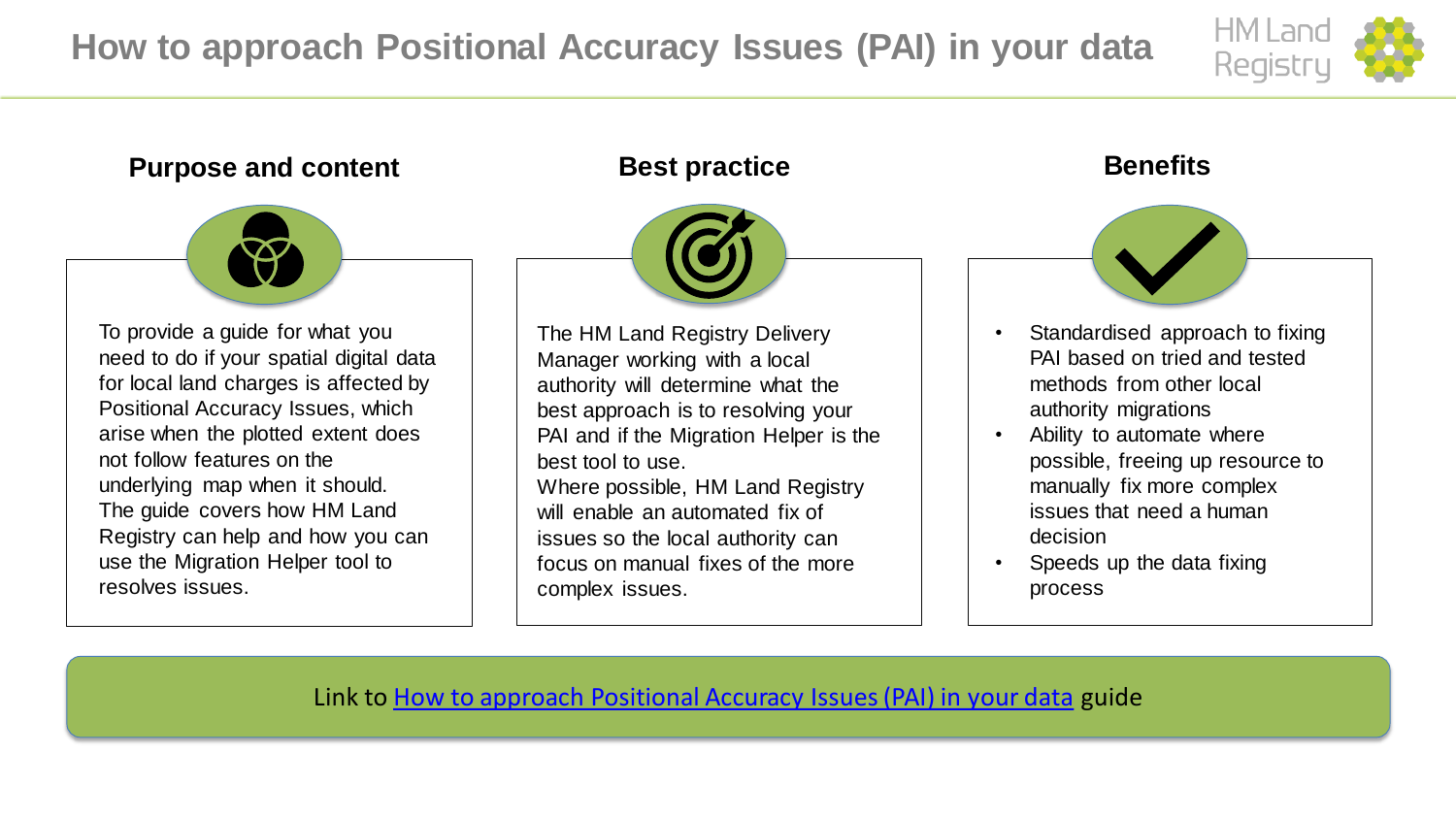## **Extent of change analysis**



### **Purpose and content Best practice Benefits Benefits** The Extent of Change analysis template enables a migrating local authority to identify what day to day activity they will need to stop, start, continue or do differently once migrated onto the digital register, in comparison to their current way of processing LLC data. This activity should be done in collaboration with any other departments within the local authority that have a role in handling LLC data in any way. It should be carried out alongside the activity to map current processes and identify existing data sources. • Early identification of what activities will change post migration • Ability to map out future processes and identify efficiency improvements that can be made to them • Clarity around activities that job holders will be required to do in the future, and what capacity they will have to undertake other activities

Link to **Extent of change analysis** template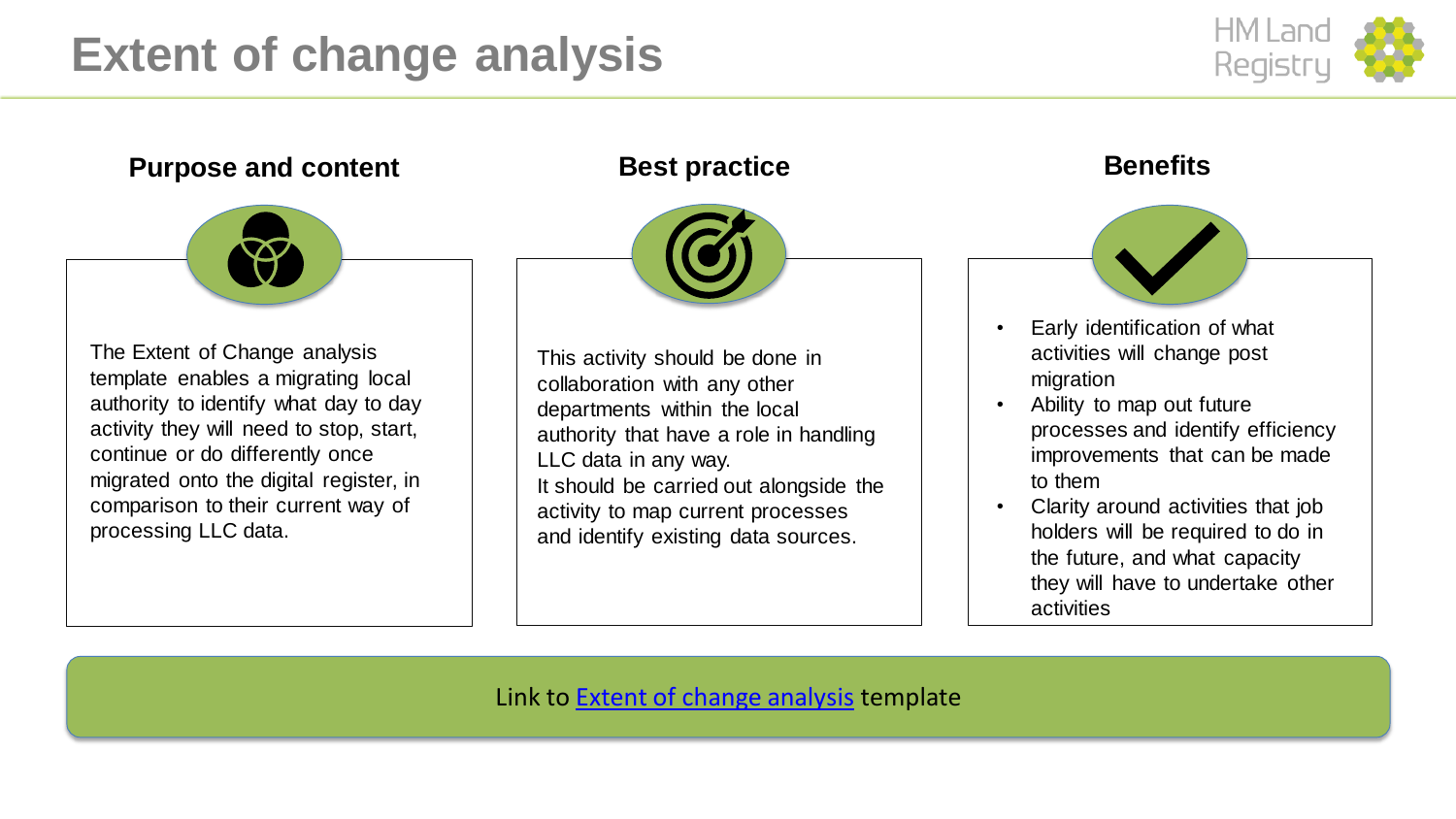## <span id="page-9-0"></span>**Migration Readiness Assessment**



### **Purpose and content Best practice <b>Benefits Benefits**



To provide a view of progress across the three critical factors that need to be considered during migration activity:

- **People**
- Process
- Data

The output is used to determine additional actions and activities that need to be undertaken to progress through migration.



Start completing your Migration Readiness Assessment as early on as possible in your migration journey.

The document should be revisited on a regular basis, as well as when there is a significant change or movement within the project. This can be used alongside the Delivery Plan to measure progress towards being 'Migration Ready'.

- Ability to measure progress against the critical readiness factors
- Early identification of issues as they arise to enable action plans to be put in place in a timely manner
- Better understanding of areas that need additional focus, support or resources allocated to them, as early on as possible

Link to **Migration Readiness Assessment** tool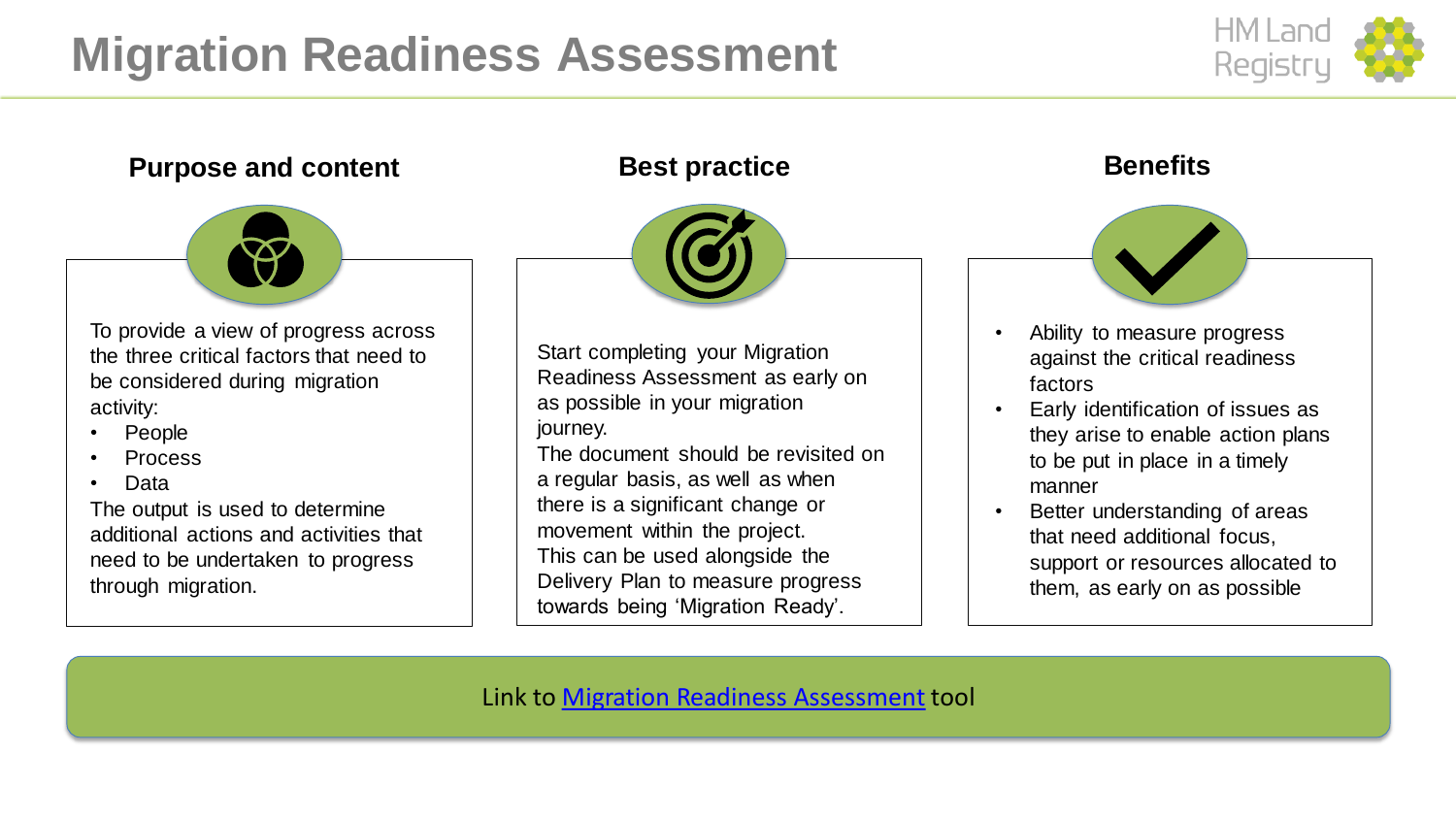## **Terms of Collaboration**



### **Purpose and content Best practice <b>Benefits Benefits**



The Terms of Collaboration is a compliance agreement between HM Land Registry and a local authority. It is completed in order to undertake data assessment activity to identify what data improvement work needs to be carried out by the local authority to get ready for migration onto the digital register.

This to be completed by the local authority and returned to HM Land Registry.



The Terms of Collaboration needs to be completed before digital data is shared in order to run a Data Analysis Dashboard. Early sharing with the legal department within your local authority is recommended so that they have time to consider the contents ahead of it being returned to HM Land Registry.

- Mandatory document to enable data sharing between a local authority and HM Land Registry for the sole purpose of running digital data through the Data Assessment Dashboard
- Gives early insight into data improvement work that is required to meet the required standard for inclusion on the digital register

Link to [Terms of Collaboration](https://landregistry.github.io/local-land-charges/files/Migration/Getting your service ready/Terms of collaboration.odt) template